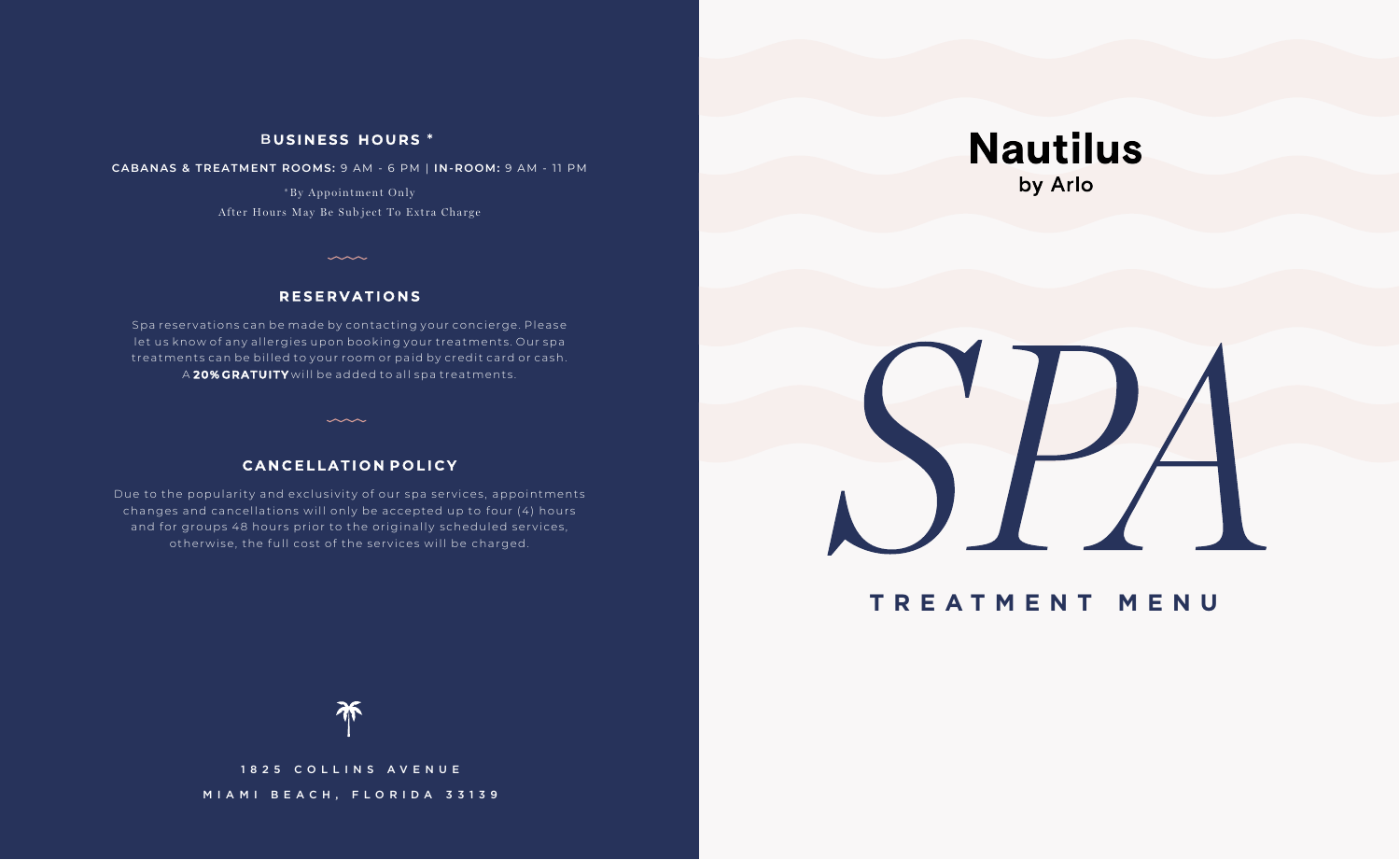# *INTRO GUEST*

## **T HE NAUT ILUS SPA L OUNGE**

The mark of a great journey is how its many experiences make us feel… that emotional tug that conjures upon mere association of that special place.

Our spa lounge draws from the wellness- and ritualistic-rich region of the Indo-Pacific, enhanced with Eminence botanical skin care collections for a round-trip internal excursion towards balance and contentment. We encourage your mind to wander: relaxation, harmony, luxury, discovery… wherever or whatever you want to explore. All here; however, concludes at one final destination: Your best self.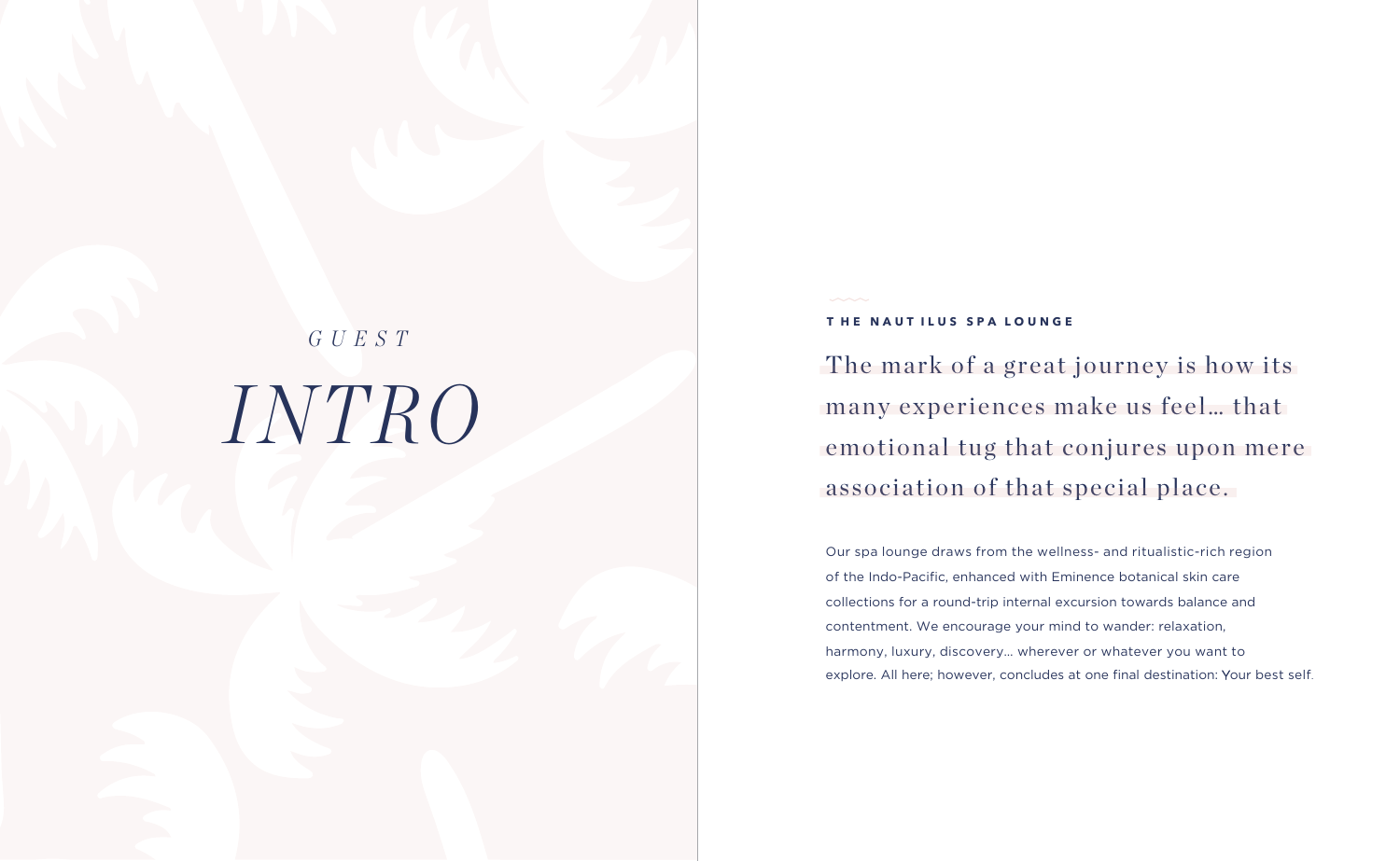# *M A S SAGES BODY*

#### **T HE NAUTIL U S**

Jojoba oil enriched with sea algae and green tea is trickled onto skin from a natural shell vessel, in a signature path to external and internal harmony. A massage with naturally heated lava shells delivers warmth and soothing strokes to maximize absorption of nutrients for soft skin, refreshed muscles, and a revived mindset.

**X** 60 MINUTES \$150

#### **O UTDOOR OASIS RETR E AT**

Surrender yourself within the power and beauty of nature. Amongst palm-fringed views, enjoy a cabana massage of your preference enhanced with the timely sensation of either warm or cooling towels.

**X** 60 MINUTES \$199

#### **THE ISL AND J OURNEY**

Set your intentions with a full circle experience. Crushed coconut husks, organic lemon-grass and pure cane sugar gently brush the skin's surface, a full-body massage with flower-infused coconut oil penetrates with wellness, beauty, and aromatic effects. Final moments focus on a dedicated scalp massage to boost circulation for glowing skin and thoughts.

**X** 80 MINUTES \$199

#### **SIX-HANDED SPIRAL**

Created for The Nautilus, three of our therapists will use a signature technique of strokes inspired by the "marvelous spiral" of the shell. Relaxation deepens from foot to head as a rich blend of honey, shea butter, and pure silk deliver an enduring softness to your own outer shell.

X 60 MINUTES \$399

**RED IS COVERY MASSAGE** 

a dual massage. A Pacific Sea Salt aromatherapy oils combined with heated stones. Conjure a far-flung getaway with scents of orange, grape seed, and pomegranate as skin is indulgently relax and muscles rebalanced. A special moment

**X** 60 MINUTES \$350

to celebrate together.

Enliven your time together even more with

#### **THE ARLO P ATH**

A passion fruit and guava body rub will commence the journey to vitality with a natural exfoliate blend of Macadamia nuts and bountiful Amazonian fruits. Body and mind are then guided through a massage of pure Monoi de Tahiti oil, where Tahitian Tiare flowers and coconut oil meld in a treasured elixir that delivers a youthful appearance and alluring aromas.

**X** 100 MINUTES \$199

#### **THE EXOTIC**

A creamy scrub of Pacific sea salts washes away fatigue, replacing it with a healthy glow with the aid of exotic oils and butters and Nori Seaweed. The mind is unleashed with an invigorating fusion of Roman chamomile, grapefruit, high altitude lavender, lime, rose absolute, basil, peppermint, eucalyptus radiates for a peaceful energy ready to embrace the many sights, wonders and discoveries of the Magic City.

**X 75 MINUTES \$180** 

#### **THE CAS TAWAY**

A complete body experience, while the mind is seemingly alone on an island of tranquility. A coconut sugar scrub replaces impurities and preoccupations with deep hydration, followed by a custom massage with pure coconut oil to rescue tired limbs.

**X** 60 MINUTES \$160

# *TREATMENT*